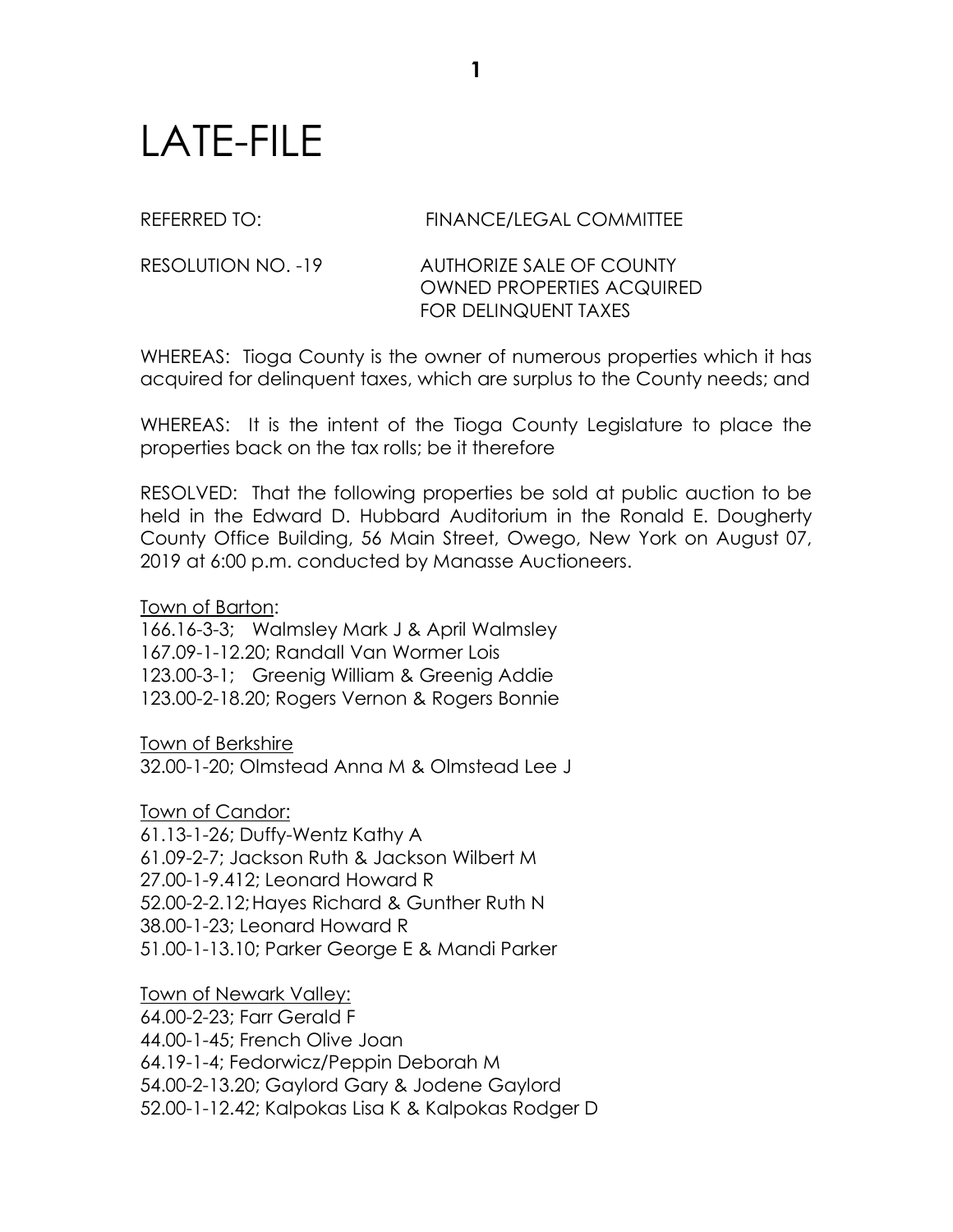Town of Nichols:

149.13-1-27; Amberge Norman C & Amberge Joyce E 168.00-3-11.70; Auge Frank 172.00-1-9.10; Menendez Anthony & Menendez Karen 170.00-2-2; Olmstead Richard W & Olmstead Georgiea 149.00-1-33; County of Tioga

Town of Owego: 128.08-3-71; Butler Robert E 128.08-7-81; Butler Robert E 128.08-1-21; Fuller Edward M & Fuller Jane G 143.10-1-38; Austin Peter D 143.09-1-37; Crouthamel Jason M 175.00-2-19.2; Kelly Jacqueline 131.19-1-32.2; Nunn Geoff 128.08-1-1.123; Matt Sarah 142.14-1-27.21; Relyea Corey W 128.08-1-1.125; Relyea Corey W 142.15-1-31; Myers Donald F II 175.00-2-48; Space David

Town of Richford:

4.00-1-4.20; Ingrahm Neal S Jr & Ingrahm Lin M 11.18-1-37; Schoonover Howard T & Schoonover Catherine 14.00-1-6.50;Andersen Eric G & Andersen Alexis N 2.00-2-34; Marichal Albert & Marichal Lorena 4.00-1-10.30; Leach Dan W & Devine Jennifer C

Town of Spencer 79.00-1-37.2;Burgess Stephanie A 69.00-2-1; FLT Holding, LLC

Town of Tioga 117.11-2-7; Brandy Lynn 148.00-1-9.20; Martin Michael D & Martin Angela 104.00-1-16.20; Predmore Richard 147.00-2-3.25; Beebe Henry C 147.00-2-3.24; Christiansen Connie H 106.05-1-4; Borough Furnace INC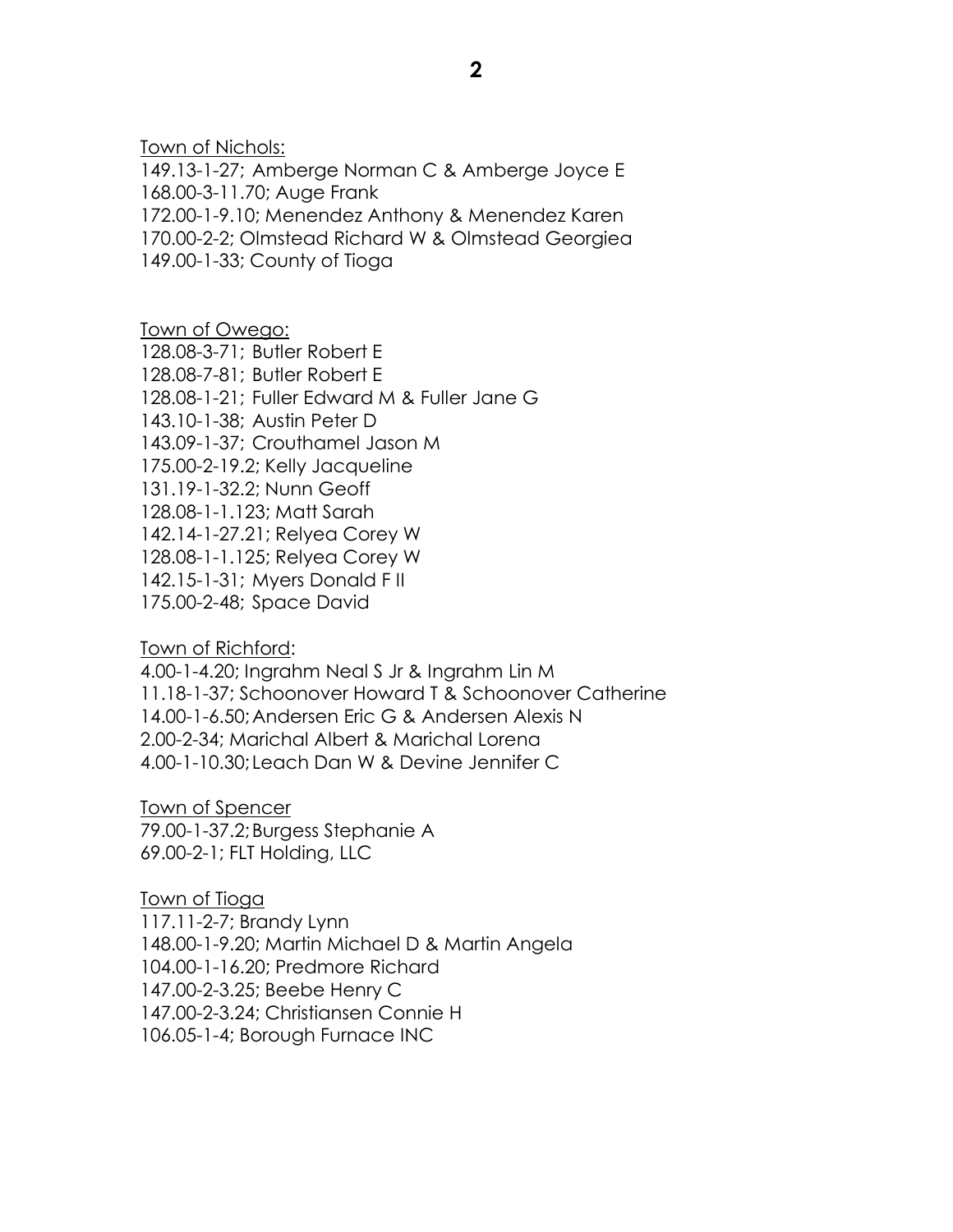RESOLUTION NO. -19 AUTHORIZE THE SALE OF COUNTY OWNED PROPERTY LOCATED IN THE TOWN OF BARTON, TO THE TOWN OF BARTON

WHEREAS: Property located in the Town of Barton transferred to Tioga County, identified as Tax Map number 157.07-1-15, parcel number 11363 owes 2017, 2018 and 2019 taxes and is past the last date of redemption; and

WHEREAS: The County has been approached by The Town Of Barton, who has made an offer to purchase the property for \$1,650 "as is", thereby keeping the flood prone property forever green; be it therefore

RESOLVED: That the Chair of the Tioga County Legislature be and hereby is authorized to sign and record on receipt of \$1,650 and recording costs of \$310.00, a Quit Claim Deed conveying the property transferred to Tioga County, located in the, Town Of Barton, identified on the Town of Barton Tax Map as number 157.07-1-15 parcel number 11363, to The Town Of Barton or assigns.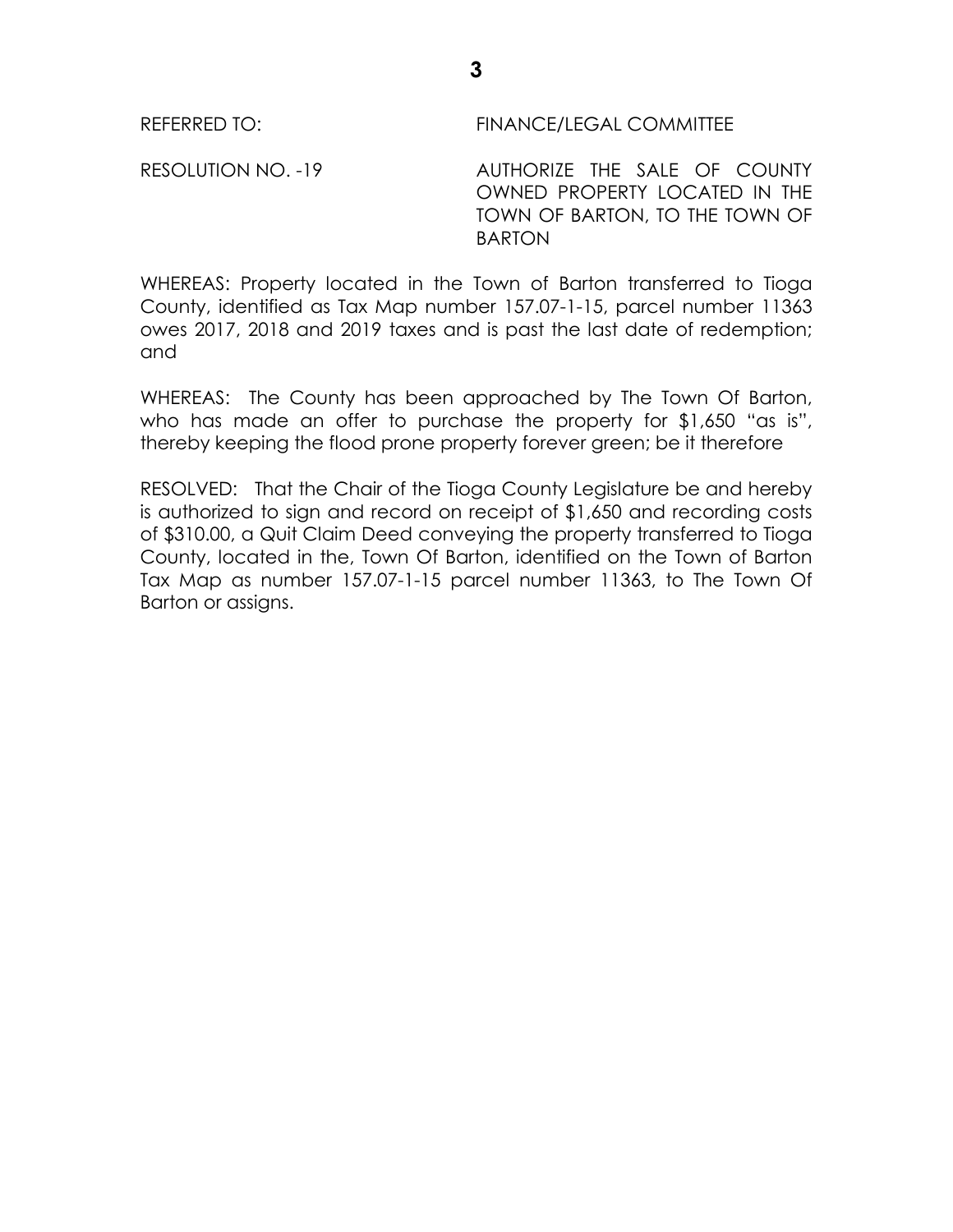RESOLUTION NO. -19 AUTHORIZE THE SALE OF COUNTY OWNED PROPERTY LOCATED IN THE TOWN OF TIOGA TO PHILLIP SHORT & MICHAEL AMATO

WHEREAS: Properties located in the Town of Tioga transferred to Tioga County, identified as Tax Map number 136.00-2-17.12, parcel number 809 owes 2017, 2018 and 2019 taxes and is past the last date of redemption; and

WHEREAS: The County has been approached by Phillip Short & Michael Amato who has made an offer to purchase back their property for \$6,200 "as is", thereby placing the properties back on the tax rolls; be it therefore

RESOLVED: That the Chair of the Tioga County Legislature be and hereby is authorized to sign and record on receipt of \$6,200 and recording costs of \$185.00, a Quit Claim Deed conveying the properties transferred to Tioga County, located in the, Town of Tioga, identified on the Town of Tioga Tax Map as number 136.00-2-17.12 parcel number 809 to Phillip Short & Michael Amato or assigns.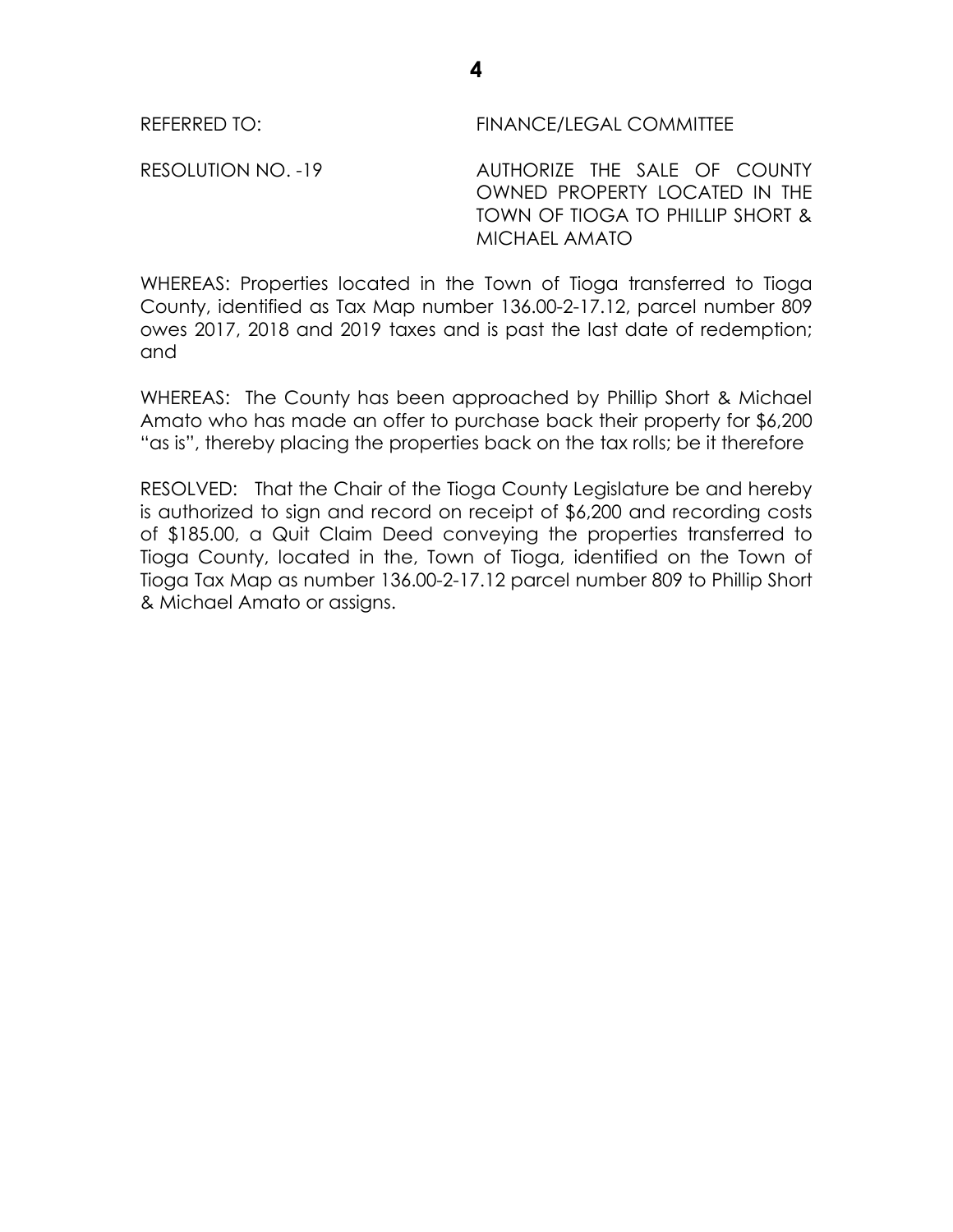RESOLUTION NO. -19 AUTHORIZE THE SALE OF COUNTY OWNED PROPERTY LOCATED IN THE TOWN OF NEWARK VALLEY TO GARY GAYLORD & JODENE GAYLORD

WHEREAS: Properties located in the Town of Newark Valley transferred to Tioga County, identified as Tax Map number 54.00-2-13.20, parcel number 1530 owes 2017, 2018 and 2019 taxes and is past the last date of redemption; and

WHEREAS: The County has been approached by Gary Gaylord & Jodene Gaylord who has made an offer to purchase back their property for \$6,000 "as is", thereby placing the properties back on the tax rolls; be it therefore

RESOLVED: That the Chair of the Tioga County Legislature be and hereby is authorized to sign and record on receipt of \$6,000 and recording costs of \$185.00, a Quit Claim Deed conveying the properties transferred to Tioga County, located in the, Town of Newark Valley, identified on the Town of Newark Valley Tax Map as number 54.00-2-13.20 parcel number 1530 to Gary Gaylord & Jodene Gaylord or assigns.